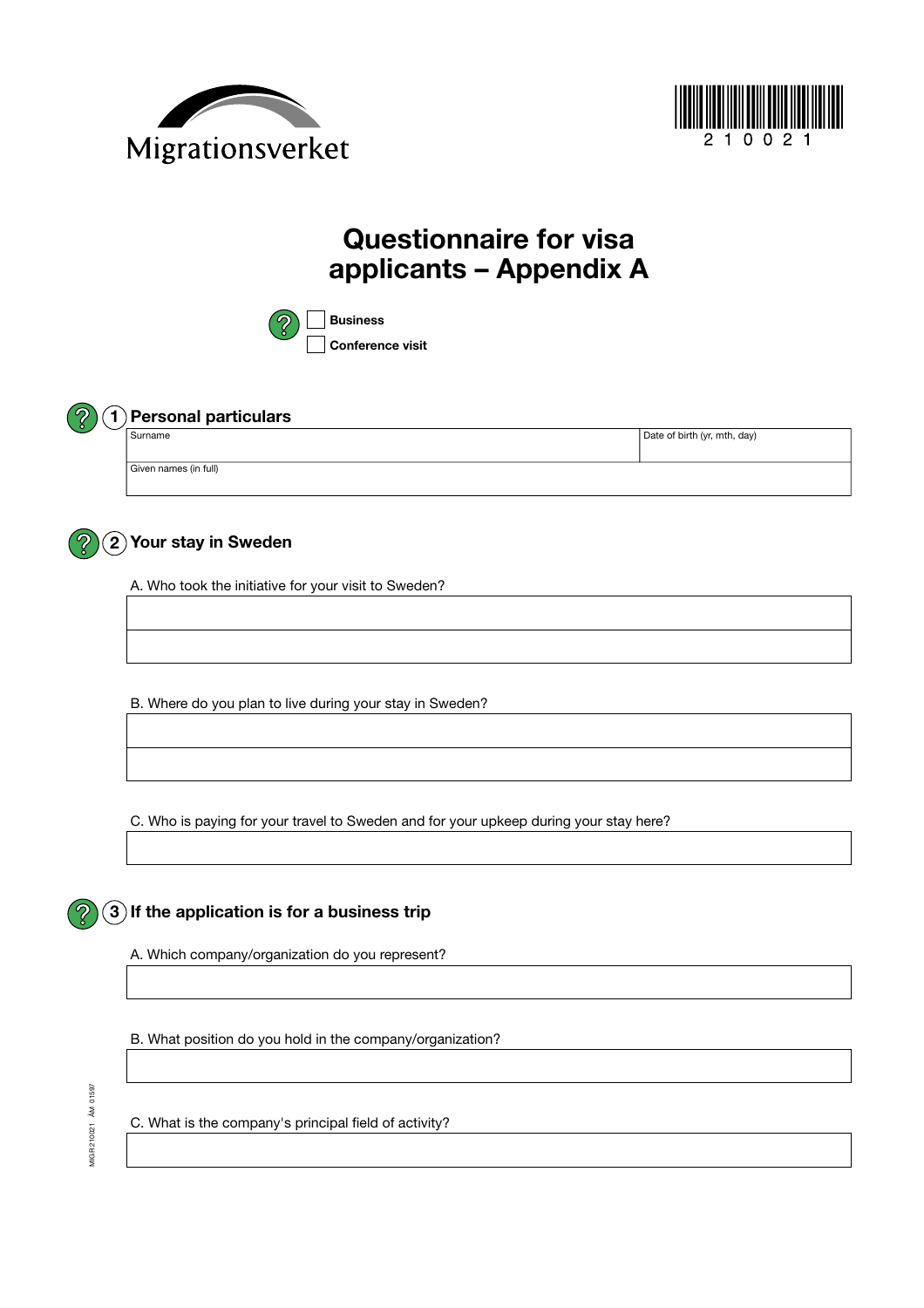

D. How big is the company? (Turnover, annual profit, number of employees, etc)

|                      | E. Is the company part of an international group?                                          |
|----------------------|--------------------------------------------------------------------------------------------|
|                      |                                                                                            |
| No                   | Yes. If yes, state the name of the group:                                                  |
|                      |                                                                                            |
|                      | F. Has your company previously had any contact with the Swedish company you plan to visit? |
| No                   | Yes. If yes, state when:                                                                   |
|                      |                                                                                            |
|                      | G. Has a representative of your company visited Sweden previously?                         |
| No                   | Yes. If yes, state who and when:                                                           |
|                      |                                                                                            |
|                      | H. How important is your visit and what do you expect to get out of it?                    |
|                      |                                                                                            |
|                      |                                                                                            |
|                      |                                                                                            |
|                      |                                                                                            |
|                      |                                                                                            |
| $\vert \bm{4} \vert$ | If the visit is to attend a conference                                                     |
|                      |                                                                                            |
|                      | A. State which conference or other event you intend to take part in                        |
|                      |                                                                                            |
|                      |                                                                                            |
|                      |                                                                                            |
|                      | B. In what capacity are you taking part in the conference/event?                           |
|                      |                                                                                            |
|                      |                                                                                            |

I swear that the unformation I have given is correct and complete.

Place and date

Signature (for minors etc, signature of custodian/guardian



*Regarding documents to be enclosed with the visa application, please Regarding the documents to be enclosed with the visa application, please consult the consult the information brochure 'Applying for a Swedish Entry Visa' fact sheet "Facts about entry visas" or the web site www.migrationsverket.se*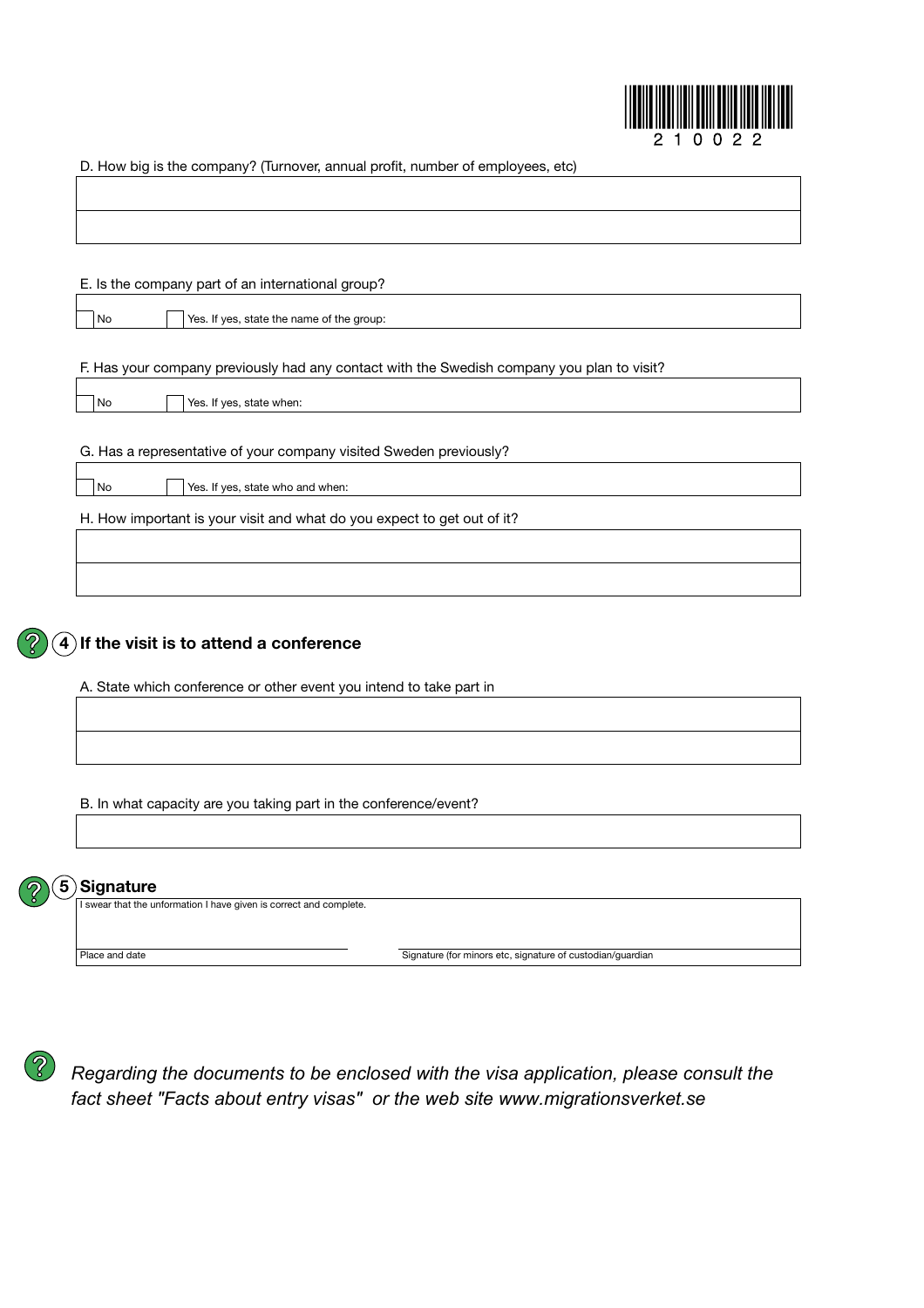| Migrationsverket                                                                                                                                                                                                                                      | Instructions on how to fill in this form<br>Så fyller du i den här blanketten                                                                                                                                                                                                                                                                                                                                                                                                                                                                                                                                                                                                                                                                                                                                                                    |
|-------------------------------------------------------------------------------------------------------------------------------------------------------------------------------------------------------------------------------------------------------|--------------------------------------------------------------------------------------------------------------------------------------------------------------------------------------------------------------------------------------------------------------------------------------------------------------------------------------------------------------------------------------------------------------------------------------------------------------------------------------------------------------------------------------------------------------------------------------------------------------------------------------------------------------------------------------------------------------------------------------------------------------------------------------------------------------------------------------------------|
| <b>Questionnaire for visa</b><br>applicants - Appendix A<br>Conference visit                                                                                                                                                                          | Put a cross in the box if you plan to travel to Sweden on business or for a conference.<br>Kryssa i om du ska resa till Sverige för ett affärs/företagsbesök eller en konferens.                                                                                                                                                                                                                                                                                                                                                                                                                                                                                                                                                                                                                                                                 |
| <b>Personal particulars</b>                                                                                                                                                                                                                           | Enter your full name and date of birth. They must correspond with the particulars in your passport.<br>Fyll i ditt fullständiga namn och din födelsetid. Uppgifterna ska stämma överens med ditt pass.                                                                                                                                                                                                                                                                                                                                                                                                                                                                                                                                                                                                                                           |
| Date of birth (vr. mth, day)<br>Siven names (in full)<br><b>Your stay in Sweden</b>                                                                                                                                                                   | State whether you yourself have taken the initiative for the visit to Sweden, or whether someone<br>else has invited you (A). Enter the address at which you will be staying in Sweden. If you will be<br>staying with someone, enter his/her name and address (B). Also, state who is paying for your<br>journey and your expenses in Sweden (C)                                                                                                                                                                                                                                                                                                                                                                                                                                                                                                |
| A. Who took the initiative for your visit to Sweden?                                                                                                                                                                                                  | Här vill vi veta om du själv tagit initiativet till besöket i Sverige, eller om någon annan har bjudit in<br>dig (A). Skriv också vilken adress du kommer att ha i Sverige. Om du ska bo hos någon, skriv<br>då den personens namn och adress (B). Du ska också skriva vem som betalar din resa och dina<br>kostnader i Sverige (C).                                                                                                                                                                                                                                                                                                                                                                                                                                                                                                             |
| B. Where do you plan to live during your stay in Sweden?<br>C. Who is paying for your travel to Sweden and for your upkeep during your stay here?<br>(उ) If the application is for a business trip<br>A. Which company/organization do you represent? | - Enter the name of the company you represent/are employed by (A). Describe your position or line<br>of work within the company (B) and the company's main field of operations (C).<br>- State the company's annual turnover and number of employees (D).<br>- If the company is part of an international group, put a cross in the 'Yes' box and state the name of<br>the group $(E)$ .<br>- If your company has previously been in contact with the company in Sweden, put a cross in the<br>'Yes' box and state when (F).<br>- If someone from your company has previously been in Sweden on business, put a cross in the<br>'Yes' box and state the person's name and when he/she visited Sweden (G).<br>- You are also required to state how important your visit to Sweden is for the company and what<br>you expect to get out of it (H). |
| B. What position do you hold in the company/organization?<br>C. What is the company's principal field of activity?                                                                                                                                    | Om ansökan gäller affärs/företagsbesök:<br>Fyll i vilken företag du representerar/är anställd hos (A). Du ska också skriva vilken tjänst eller<br>uppgift du har inom företaget (B) samt företagets huvudsaliga verksamhet (C).<br>Fyll i företagets årliga omsättning och antal anställda (D).<br>Om företaget ingår i en internationell grupp, kryssa i "Yes" och skriv namnet på gruppen (E).<br>Om företaget tidigare haft kontakter med företaget i Sverige, kryssa i "Yes" och skriv när (F).<br>Om någon från ditt företag har besökt Sverige i affärer, kryssa i "Yes" och skriv den personens<br>namn samt när han eller hon besökte Sverige (G).<br>Du ska också skriva hur viktigt ditt besök i Sverige är för företaget och vad du förväntar dig att få ut<br>av det (H)                                                             |